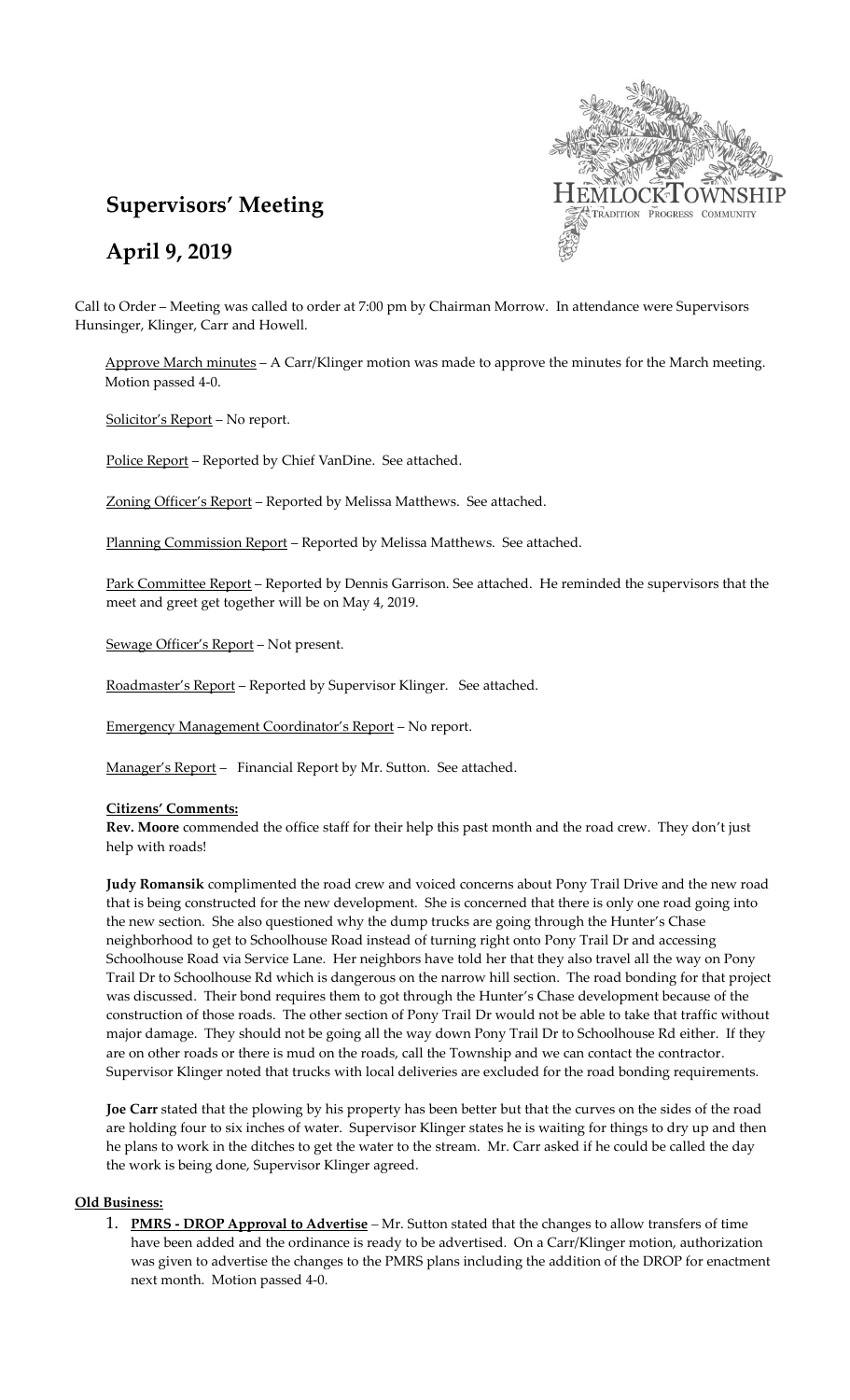2. **Walmart/Lowes Appraisals** – Mr. Sutton provided the Board with the current appraised values for both properties, as well as the proposed values from both the County's appraiser and the stores' appraisers. The County's appraiser raised the value for each slightly while the stores' appraisers thought that the value for each store should be reduced by roughly half. As stated earlier, there will be a hearing at the courthouse on May 1 for the Lowes appeal. He understands that the judge usually settles somewhere in the middle.

## **New Business:**

- 3. **Glenn Millard – Flood Buyout Question** Mr. Millard of 33 Walnut St, asked the Board to consider participating in an elevation project in the upcoming round of grant programs. The Township has approval to buy his property in the current HMGP project, but he and his wife are having difficulty finding another suitable house to move to and would like the Board to consider applying to elevate his home. Mrs. Millard explained her reasoning for wanting the elevation. They have a quote from Dolittle Construction to raise their house and it is less than the cost to buy their house. Mrs. Bella explained some of the differences in funding between the buyout grants and the elevation grants. She was told by PEMA that the funding isn't usually 100% in an elevation project; there could be an out of pocket expense of 10%–25% of the cost of the project. Also, PEMA does not rate elevation projects as high as buyouts so they are not as likely to be awarded the grant money. It was noted that the Township is now buying elevated homes for demolition and flood waters are getting higher. Additionally, to even apply for the elevation grant, an elevation certificate needs to be done for the Millards' home. This can cost up to \$1,000. The Board agreed to apply for the Millard's home to be elevated as long as they provide the elevation certificate. The Millard's will withdraw their current acquisition application and submit applications for both an elevation and an acquisition for the grant program that is just beginning. The Millards agreed to pay the cost of the elevation certificate.
- 4. **Geisinger Athletic Trainer Presentation** Gina Marotta an athletic trainer from Geisinger gave a presentation on a voluntary injury prevention program geared towards law enforcement. Geisinger would like the Hemlock Township Police to be involved in this Geisinger-funded pilot program. The specific details of this new program are still being determined. Involvement could help securing appointments with other departments, if needed. Mr. Sutton indicated that he believes the program would benefit our officers. He has a concern that if there is an injury to someone when they're working out for this program, can this become a worker's comp issue because the program is authorized by the Board. Geisinger's director of sports medicine was also present and she doesn't believe this would be an issue. In fact, they actively try to prevent injury by first conducting individual body screenings. Mr. Sutton questioned if the training would be on officers off time. That is the understanding. The program is designed to give recommendations on exercises, but each officer does the work-out on their own. Geisinger would like a minimum commitment time of six months to accurately analyze improvements. There is no contract that needs to be signed. Mr. Sutton has concerns that the protocol provided by Geisinger conflicts with the Township's Worker's Comp Policy. For the first ninety days of a worker's comp claim, injured employees can contact any physician on our approved list. Employees cannot be required to see Geisinger doctors. Geisinger said they can be adaptable. The concern with adding Geisinger to the list is that a patient doesn't always see the same medical professional over multiple visits. The Geisinger rep said she could help with this in the ortho department. On a Morrow/Klinger motion, the decision was made to proceed forward with the voluntary program. Motion carried 4-0.
- 5. **Brandon & Emma Noll Property Acquisition** Mr. Sutton stated that Brandon and Emma Noll approached staff with a small strip of property they are interested in donating to the Township. The Nolls reside at 538 Drinker St and are applying for the current acquisition grant. They also own a small strip of vacant land along the creek and since it is not adjacent to their home is not applicable to be included in their grant application. The land is landlocked, the parcels between it and the street are owned by Rod Erwine. There is the possibility that the Fish & Boat Commission may be interested in the Erwine property to put in a boat launch but that the Nolls ownership of the strip along the creek could be a problem. Attorney Lewis stated that there is no need to have a title search performed. A Carr/Klinger motion was made to accept the property if they pay for the deed preparation and recording fee. Motion passed 4-0.
- 6. **Employee Handbook** Mr. Sutton stated that the handbook was last updated in 2014. He is proposing several new sections on communication devices, Township credit card use, and a chain of command structure. He also proposes a change to the distinction between a full-time and part-time employee. On a Hunsinger/Carr motion, the handbook was revised as per the manager's recommendation. Motion passed 4-0.